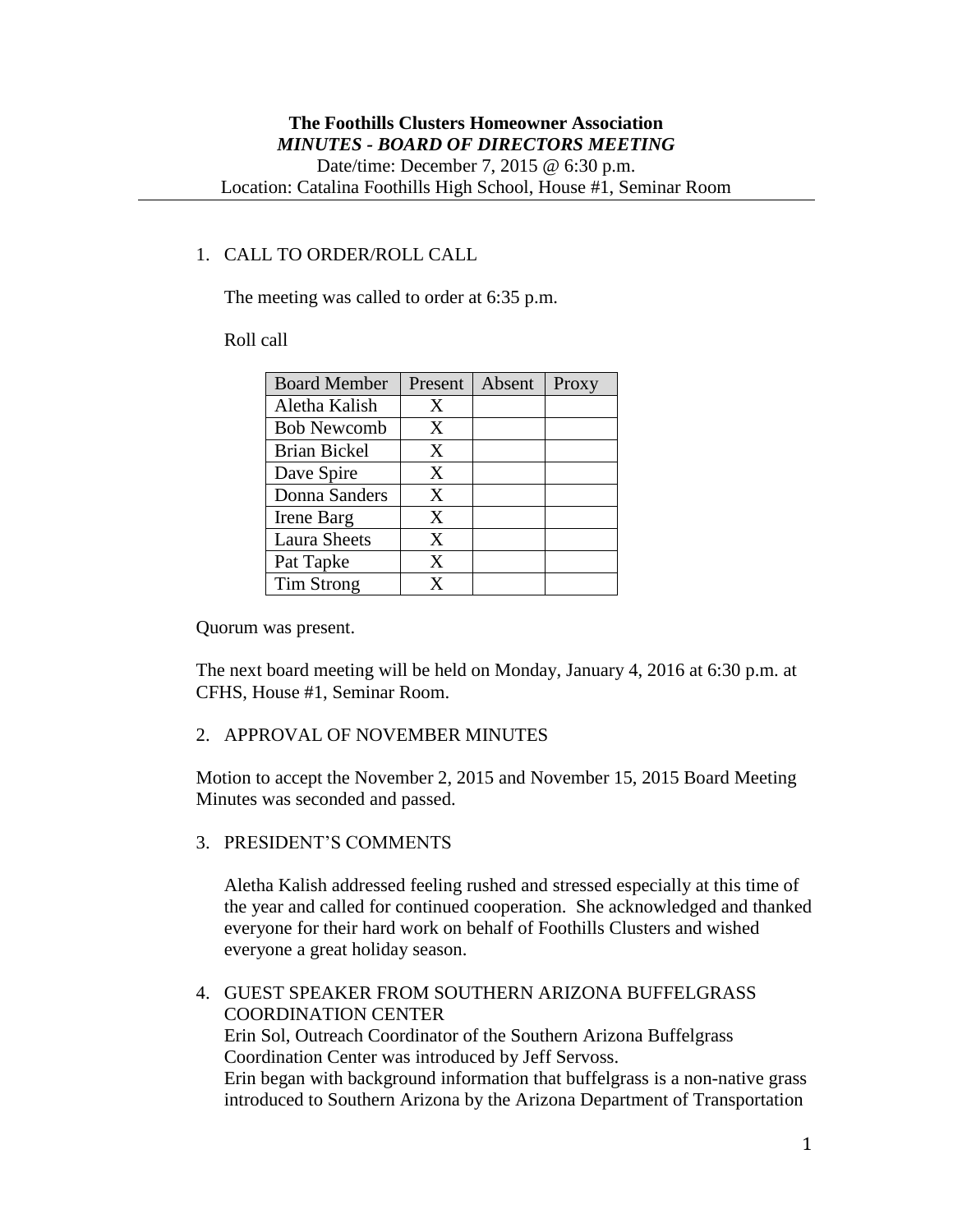as a means of soil conservation and controlling erosion. Buffelgrass and its cousin, fountain grass which has been used as an ornamental plant in landscaping, spread aggressively and compete with native plants for nutrients and water. By 1990 it was determined that buffelgrass and fountain grass caused more frequent, bigger and faster moving brush fires in Arizona. Pictures of buffelgrass and fountain grass were made available to those in attendance and discussion about identifying and eradicating these invasive grasses ensued. Beat Back Buffelgrass Day is January 23, 2016. More information about Beat Back Buffelgrass Day, buffelgrass and fountain grass is available at [www.buffelgrass.org](http://www.buffelgrass.org/) .

5. REVIEW AND DISCUSSION OF HOA VISION AND PLANS FOR 2016 Item I – Overview and Item II Board goals for the year 2016 were reviewed with some discussion.

Under Overview

- 1. Suggestion that we adopt theme that we are a green community and encourage white roofs and solar energy.
- 2. Bob proposed that, if we attempt to amend/change our CC&Rs, that we do it piecemeal rather than as an all-or-nothing proposition. That is, enable people to vote on separate items independently instead of approving or denying the entire package or changes.
- 3. If the community indicates that we want to continue enforcing prevention of white roofs, we can then publish a plan describing our notification and timing for replacing white roofs with approved colors.
- 4. Welcoming committee provide an intro to the neighborhood, provide relevant documents (CC&Rs, etc.). Highlight main points, remind people to go through Architectural Control Committee before making changes. Provide information to both owners and renters.
- 5. Pat has info from previous Welcoming Committees. This includes the concept of getting coupons from local businesses.
- 6. Tim Strong suggested that we consider a monthly social gathering open to everyone, not just new residents.
- 7. Discussion about getting input from members regarding modification of CC&Rs – especially related to White Roofs and Block Walls. Consensus that if CC&Rs need to be changed to meet the current needs of members, that should be addressed but the CC&Rs should not be ignored.
- 8. Suggestion that any effort to change the CC&Rs should be coordinated with road financing effort. Possibly send a post card soliciting opinions about roads, white roofs, solar and walls.
- 9. Brian to send a mock-up of suggested By-Law and CC&R changes to Board members prior to January, 2016 meeting.
- 10. Discussion of HOA VISION AND PLANS FOR 2016 from **In January 2016 – things to discuss/decide/implement within the board** on, was tabled until the January 4, 2016 meeting.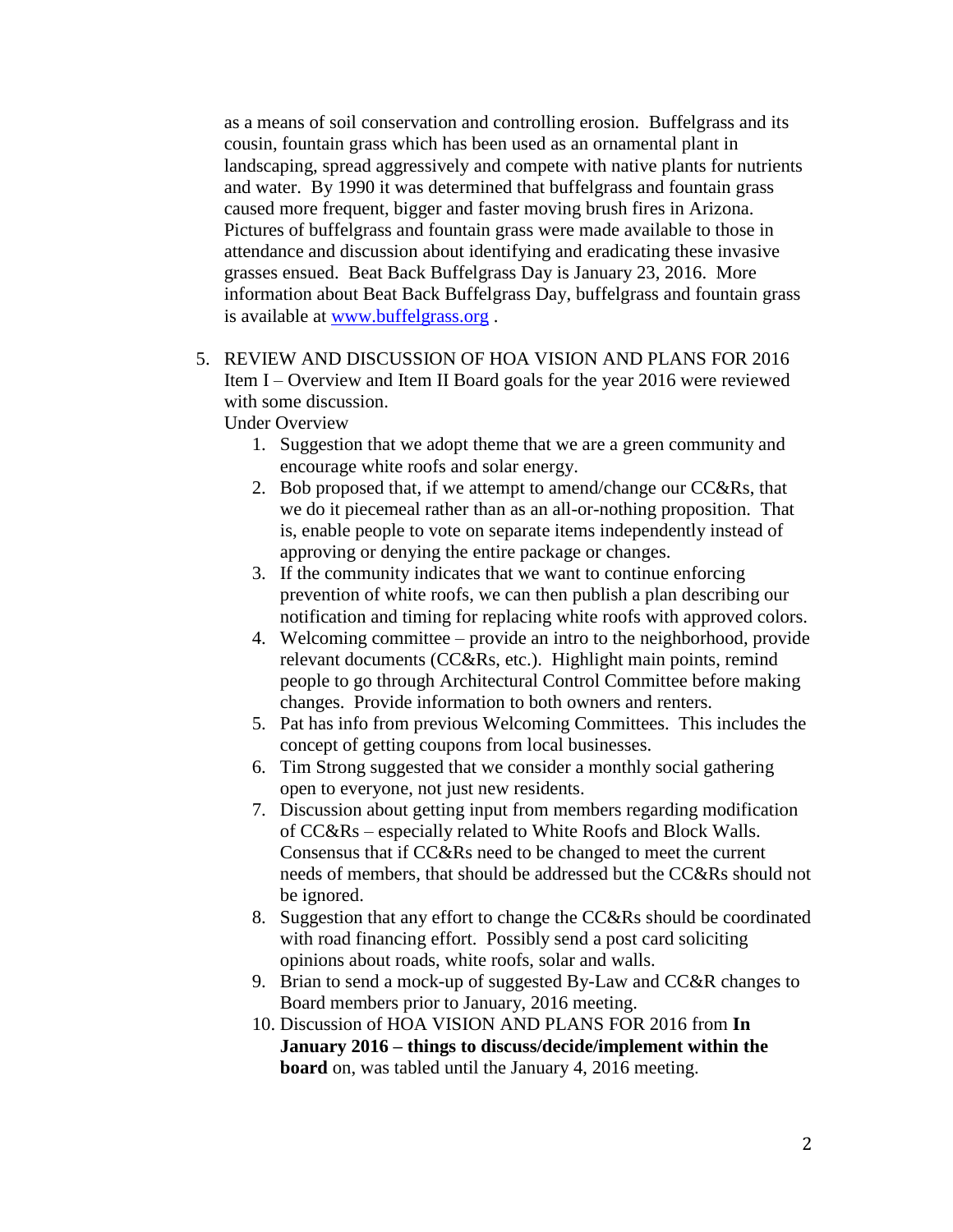## 6. HOUSEKEEPING

- 1. It is recommended that all Board members use the FHCHOA email instead of their personal email for communication with board members. The FHCHOA Gmail e-mail system was established to provide a central and permanent record of communications that will be available to future boards.
- 2. It was recommended that directors decide independently on whether to have Gmail forward board mail to their private email accounts. They should let Bob know if they would like him to set up forwarding.
- 3. Irene suggested we have one person handle email upgrades.
- 4. Bob agreed to give Pat the password to the [fhchoa.board@gmail.com](mailto:fhchoa.board@gmail.com) .

## 7. TREASURER'S REPORT (BALANCE SHEET, TRANSACTION DETAIL BY ACCOUNT and A/R AGING SUMMARY attached)

- 1. Motion to accept Treasurer's report was seconded and passed.
- 2. Brian advised the Board that the Master Association had assessed a fee of \$17 per lot for a total of \$6,239.00 which Foothills Clusters paid on September 14, 2015 and asked for input from the Board as to whether the Master Association Assessment should be passed on to the members of Foothills Clusters and added to the Foothills Clusters 2016 annual assessment which is to be mailed out in December, 2015. The 2016 assessment approved by the Board on November 15, 2015 is \$226.00. Adding the \$17.00 would bring the assessment to \$233.00. It was determined that in past years the Master Association assessment had not been passed on to members. The consensus of the board was not to add the Master Association assessment to the 2016 Foothills Clusters dues invoice and that if Foothills Clusters receives an assessment from the Master Association in the future to notify the members in advance that it will be passed on to homeowners on the next annual assessment.
- 3. Brian will suggest we go into executive session next month (January) to discuss collections.
- 4. Brian asked Bob to verify with our attorney that our subscription with her included a one-hour meeting per year with the board (he expects her to visit a board meeting). He would like to get her opinion before we take legal action against past-due members.
- 5. Brian asked Bob to request a renewal contract from our attorney, since it's close to renewal time.
- 6. Brian asked the board for permission to solicit an engagement letter from Holm & Valenzuela CPAs to do an audit.
- 7. Regarding spring dumpsters, Brian pointed out that Easter is March 27 and asked whether we want to have the dumpsters delivered March 13  $& 20$  or April 10  $& 17$ , asking the board to think about this for next month.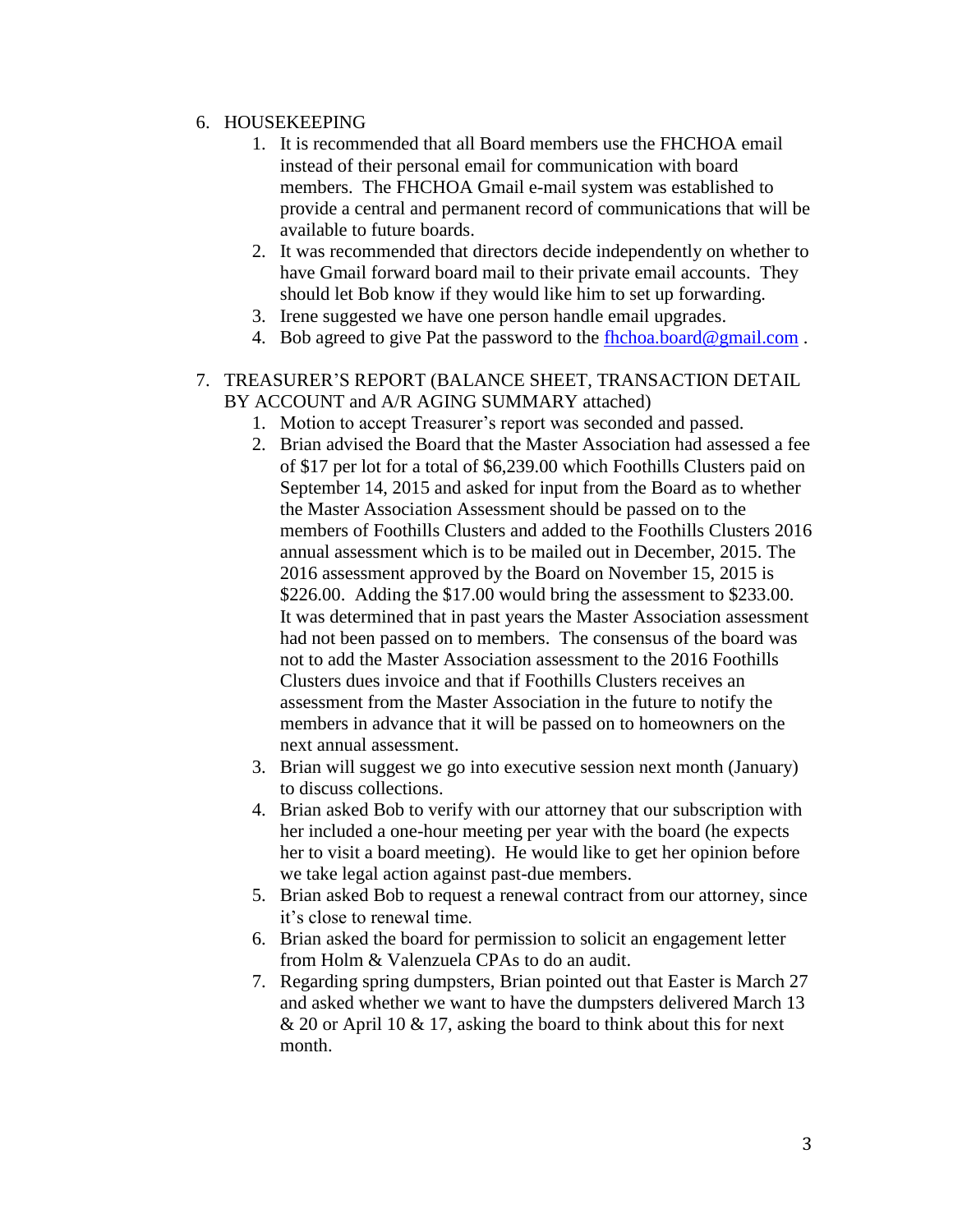### 8. COMMITTEE REPORTS

Architectural Control Committee with CC&R Enforcement (ARCHITECTURAL CONTROL COMMITTEE REPORT attached):

- 1. Enforcement Policy from attorney tabled until January 4, 2016 meeting.
- 2. Motion to approve architectural change application related to solar panels submitted by owner of Lot 251, 3776 E. Nugget Canyon was seconded and passed.
- 3. Table discussion about scheduling guest speaker from Pima County Planning until January 4, 2016 meeting.
- 4. Bob and Brian agreed that the Architectural Control Committee will meet with him to resolve the current non-compliance of his wire fence.

Landscape & Roads Committee (LANDSCAPE & ROADS REPORT attached):

- 1. Motion to proceed with removal of weeds, buffelgrass, bushes, cacti, dead or dying plants and trim mesquite trees (at east entrance) at both entrances for a cost of \$280 including dump fee was seconded and passed.
	- a. Motion to spray pendulum pre-emergent at both entrances for a cost of \$111.62 was seconded and passed.
	- b. Items A. 3 and 4 were withdrawn for the present time.
	- c. County right-of-way
		- 1. Irene would ask the County to clean up right-of-way, but their easement includes areas that people have landscaped and she worries that the County would come through and remove everything.
		- 2. Irene had requested that the County clean out the culvert but has seen no action. She will submit her request again.

Business Process Committee: No Report

Communications Committee (COMMUNICATION COMMITTEE REPORT ATTACHED):

- a. Frank Karnauskas volunteered to join the Communications Committee.
- b. We need to discuss, at some point, what information to make public vs. keep private on the web site (e.g. contract info, committee names).

Nominating Committee: Keep on Agenda

2. OLD BUSINESS